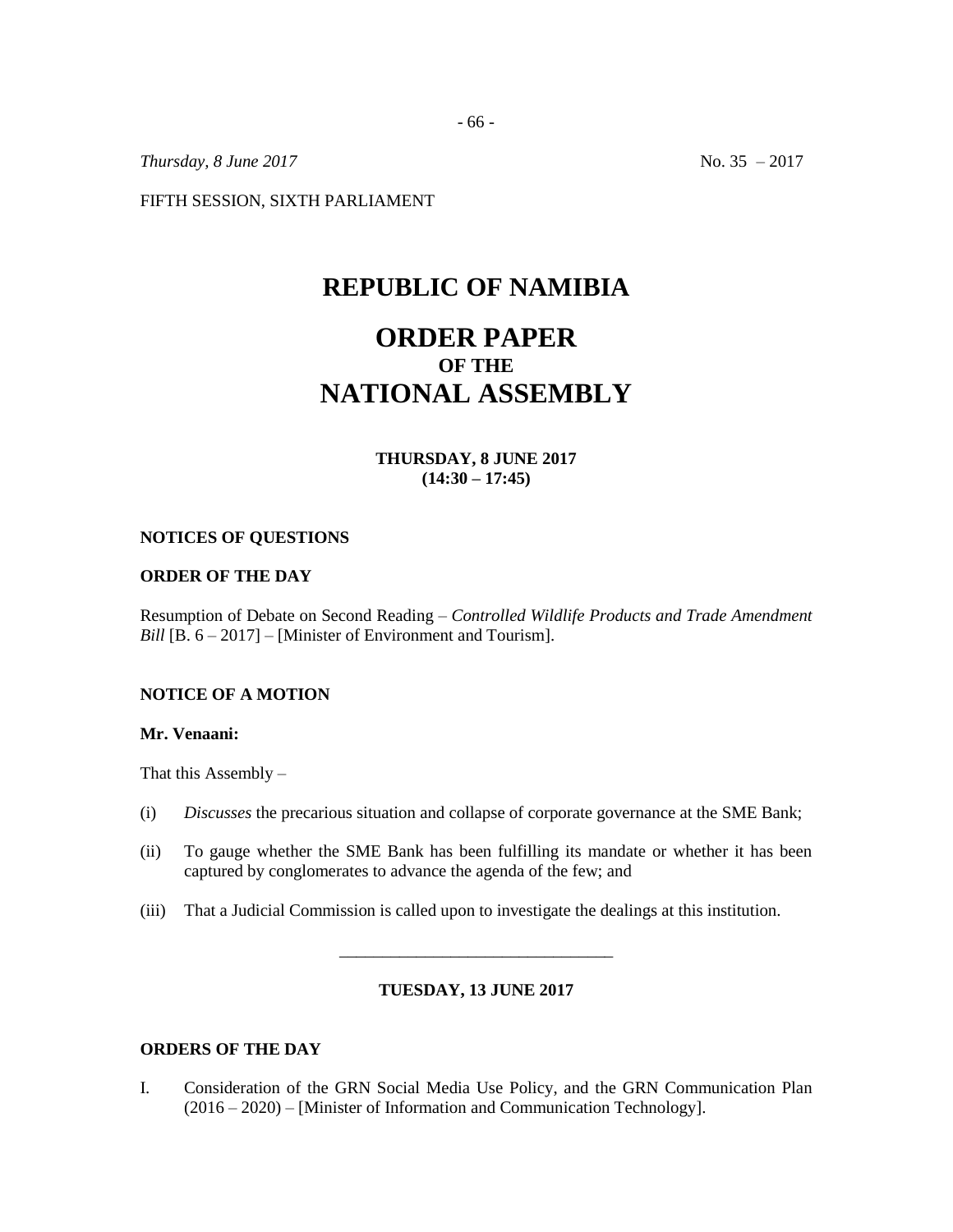II. Resumption of Debate on Ratification of the Port State Measures Agreement to prevent, deter and eliminate illegal, unreported and unregulated Fishing – [Ms. Van den Heever].

## **THURSDAY, 15 JUNE 2017**

\_\_\_\_\_\_\_\_\_\_\_\_\_\_\_\_\_\_\_\_\_\_\_\_\_\_\_\_\_\_\_\_

### **ORDERS OF THE DAY**

- I. Resumption of Debate on Second Reading *Lotteries Bill* [B. 5 2017] [Ms. Dienda].
- II. Resumption of Debate on Ratification of the Convention on the Physical Protection of Nuclear Material (CPPNM) Amendment – [Mr. Muharukua].

## **NOTICE OF A MOTION**

#### **Mr. Muharukua:**

That this Assembly  $-$ 

*Discusses* the need to codify the common law offence of attempted rape and/or the need to add attempted rape as a statutory offence to the Combating of Rape Act, Act 8 of 2000.

\_\_\_\_\_\_\_\_\_\_\_\_\_\_\_\_\_\_\_\_\_\_\_\_\_\_\_\_\_\_\_\_

#### **TUESDAY, 20 JUNE 2017**

#### **ORDER OF THE DAY**

Consideration of Reports of the Standing Committee on the benchmarking visits to Singapore and to Kenya, on the Motion on the 'Urban Resettlement Scheme which aimed at providing low cost housing in Namibia' – [Ms. Jagger].

## **WEDNESDAY, 21 JUNE 2017**

\_\_\_\_\_\_\_\_\_\_\_\_\_\_\_\_\_\_\_\_\_\_\_\_\_\_\_\_\_\_\_\_

### **NOTICE OF A MOTION**

#### **Mr. Jahanika:**

That this Assembly  $-$ 

*Discusses* and *debates* the improvement of service condition for traditional leaders and their subordinates.

\_\_\_\_\_\_\_\_\_\_\_\_\_\_\_\_\_\_\_\_\_\_\_\_\_\_\_\_\_\_\_\_